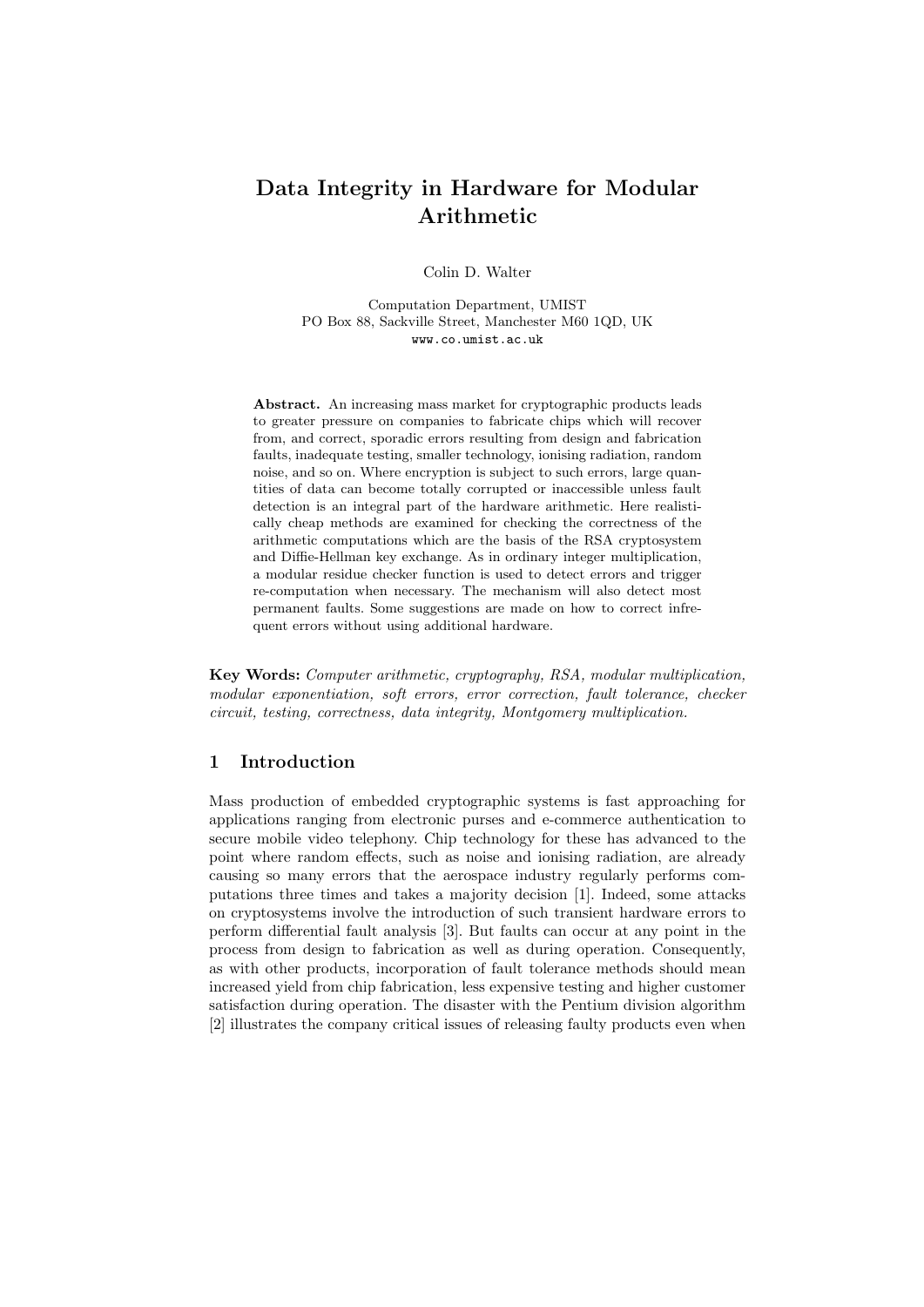errors are extremely rare. So, in the light of such experience, it has been suggested that checking should become an integral part of all arithmetic operations beyond those with the simplest implementations [2].

Standard error correction coding techniques are not generally applicable to arithmetic operations. So incorrect functioning of the ALU cannot usually be detected this way. Moreover, whilst all 32-bit operations might be fully tested before each unit is shipped, this is not realistic for the larger co-processors which might soon be employed in a typical RSA implementation. Nevertheless, excellent test suites can still be built for RSA hardware [10]. Duplication and triplication of hardware for non-safety critical fault recognition is too expensive, and in any case does not solve design faults.

Whilst any error will almost certainly generate random junk which is immediately detected on decryption, it is not always easy to signal this and request the recomputation, especially when this then invokes two way communication between the parties involved. Indeed, storing incorrectly encrypted data or session keys on disk or smartcard memory may not be detected for some time. In the case of message signing, the inverse process of signature verification is often a relatively cheap way of checking the computation [8], §3. However, with RSA encryption [9], checking by decrypting (a large exponent) requires knowledge of a secret key, which may not be available, and is also much more expensive than the encryption (a small exponent). So this form of verification is generally impossible or uneconomic. Furthermore, it is well understood that the consequent re-encryption of the same data after a glitch can leak secret data from an embedded system [3]. Thus, correctness should be verified before any output is released and an identical recomputation avoided in making any correction.

The aim of this paper is to consider much more cost effective alternatives than decrypting everything or duplicating hardware. We first show how to apply a cheap residue check which, with high probability, will find any intermittent or random arithmetic fault. We will argue that it will also detect other errors caused by permanent physical and logical flaws which have passed unnoticed during design, production and testing or which develop during use. We then describe how to correct such errors by modifying arguments in such a way as to avoid performing the same flawed calculation again. The efficacy of the check is discussed as well as the checking frequency. We conclude with an assessment of the time and area costs of the method.

## 2 Notation

The RSA algorithm [9] uses a public modulus  $M$  which is the product of two large primes, typically of around  $2^9$  bits each. For keys d and e, encryption of plain text T in the range  $[0, M-1]$  and decryption of cipher text C are defined by  $C = T^e \mod M$  and  $T = C^d \mod M$  respectively. One of the keys d, e is kept secret, and the two satisfy the property  $de \equiv 1 \mod \phi(M)$  where  $\phi$  is Euler's totient function. The strength of the system depends on the difficulty of factorising  $M$ , which is required in order to deduce one key from the other.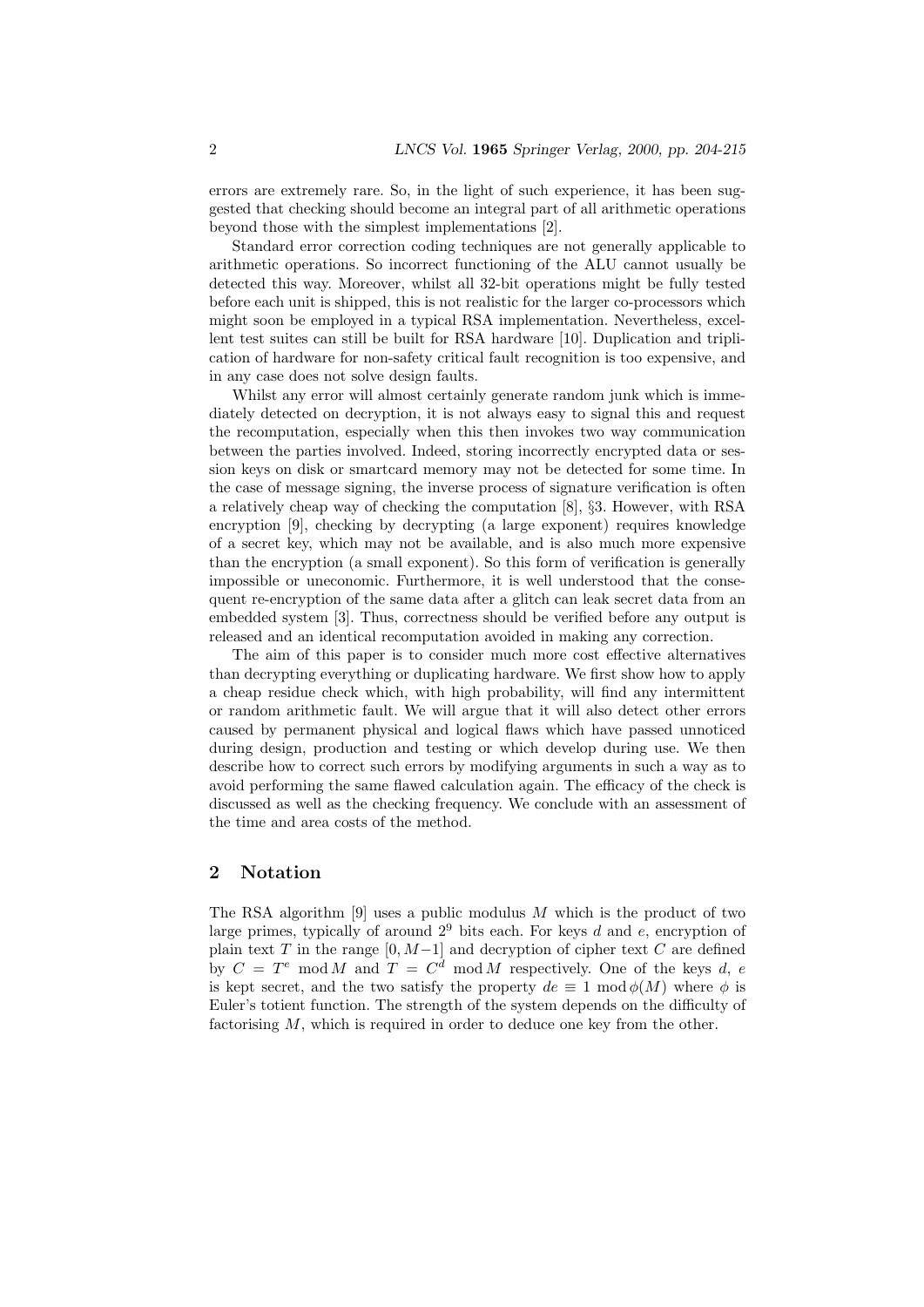Hardware implementations of the cryptosystem often use a high radix or base for representing numbers. Typically this is a power of 2 such as  $2^{16}$  or  $2^{32}$ corresponding to the size of multiplier available. Let  $r$  denote this radix and  $n$ the number of base  $r$  digits in the modulus  $M$ . We will not encounter numbers larger than  $rM$ , so that a number A always has a representation

$$
A = \sum_{i=0}^{n} a_i r^i
$$

(The extra top digit may be required because occasionally numbers greater than M are encountered, in particular, just prior to modular reductions.) Exponentiation is performed by repeated modular multiplication, which in turn is performed by repeated modular addition. Thus the key operation is calculating products  $P = (A \times B)$  mod M using a close relative of the following standard algorithm:

Classical Modular Multiplication Algorithm:

```
P \le -0 :
For i \leftarrow n downto 0 do
Begin
    P <- rP + a<sub>i</sub>B ;
    q_i \leftarrow P div M;
    P \leftarrow P - q_i M;End
{ Post-condition: P = (A \times B) \mod M }
```
The initially generated sequence of digits  $q_j$  (j = n, n-1, ..., i) can be formed into an integer  $Q_i = \sum_{j=i}^n q_j r^{j-i}$  and the initially consumed digits of A form a similarly defined integer  $A_i$ . Then it is easy to verify by induction that  $P =$  $A_i \times B - Q_i \times M$  and  $0 \le P \lt M$  are invariants which hold at the end of each iteration of the loop. Hence the given post-condition holds when the loop terminates and, for  $Q = Q_0$ ,

$$
P = A \times B - Q \times M \tag{1}
$$

Some dedicated hardware implementations of RSA with small radix  $r$  (typically  $r = 2$  or 4) provide combinational logic circuitry for the equivalent of a complete modular addition cycle

$$
P \leftarrow rP + a_iB - q_iM \tag{2}
$$

Then, for speed, only an approximate value for  $q_i$  is used and this is calculated in advance from  $P$ . It is sufficiently accurate to keep  $P$  less than a small multiple of  $M$ , often  $2M$  or  $rM$ . So a small, final modular subtraction may be necessary to obtain a result P in the range  $[0, M-1]$ . If we assume this extra modular correction is incorporated into  $P$  and  $Q$  then their final values still satisfy  $(1)$ and Q is again the integer quotient  $(A\times B)$  div M.

There is a widely used alternative algorithm due to P. Montgomery [7] which processes the bits of A in the opposite order with a shift of P downwards instead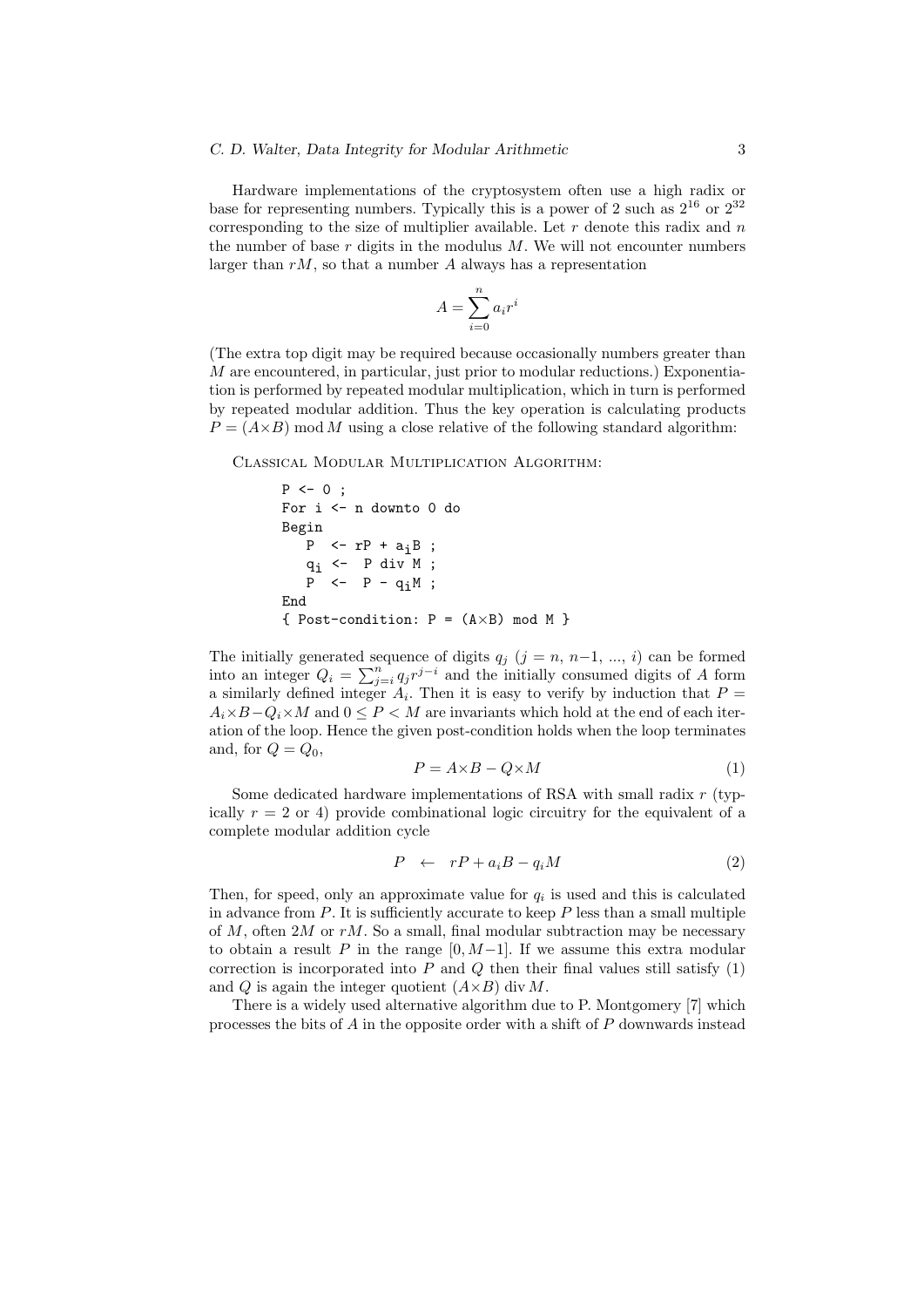of upwards. The advantage of this is primarily in hardware implementations rather than in software: successive modular reductions can commence without waiting for carries to propagate over the full length of the adder. The algorithm is the following, but it computes a shifted modular product instead, namely  $(A \times B \times R^{-1}) \text{ mod } M$  where  $R = r^{n+1}$ .

Montgomery's Modular Multiplication Algorithm:

```
P \leftarrow 0;
For i <- 0 to n do
Begin
     q_i \leftarrow (P + a_i B) (-M^{-1}) \mod r;
     P \leftarrow (P + a_i B + q_i M) div r;
End
{ Post-condition: P = (A \times B \times R^{-1}) mod M for R = r^{n+1} }
```
For  $M^{-1}$  mod r to be defined properly, we require M to be prime to r. Invariably,  $r$  is a power of 2 and  $M$  is odd, so this is not a significant restriction. Observe that the definition of  $q_i$  means that the division by r is exact. Hence  $A \times B$  is computed, reduced by a multiple of  $M$ , and shifted by  $R$ . It is easy to obtain a bound on the size of the output P, e.g.  $P < B+M$ , which shows that it is the least non-negative residue  $(A \times B \times R^{-1})$  mod M to within a known, very small multiple of  $M$  [11]. The mod r operation is fast because it only depends on the lowest digits of  $M$ ,  $B$  and  $P$ , and the div  $r$  operation is fast because it only involves a hardware shift.

As with the classical algorithm above, the initially generated sequence of digits  $q_j$   $(j = 0, 1, ..., i)$  can be formed into an integer  $Q_i^{\tilde{i}} = \sum_{j=0}^{i} q_j r^{\tilde{j}}$  and the initially consumed digits  $a_j$   $(j = 0, 1, ..., i)$  of A form a similarly defined integer  $A_i'$ . Then it is easy to verify by induction that

$$
P = (A_i' \times B + Q_i' \times M)/r^{-i-1}
$$
\n<sup>(3)</sup>

is an invariant which holds at the end of each iteration of the loop. Taking  $Q = Q'_n$ , when the loop terminates,

$$
P \times R = A \times B + Q \times M \tag{4}
$$

So the post-condition holds. (The analogy with  $(1)$  is that  $Q$  is an r-adic approximation to the quotient  $(-A\times B)/M$ .) A small, final modular subtraction may be necessary to obtain a result P in the range  $[0, M-1]$ . If we assume this extra modular correction is reflected in a corresponding update to Q, then the final values of  $P$  and  $Q$  still satisfy  $(4)$ .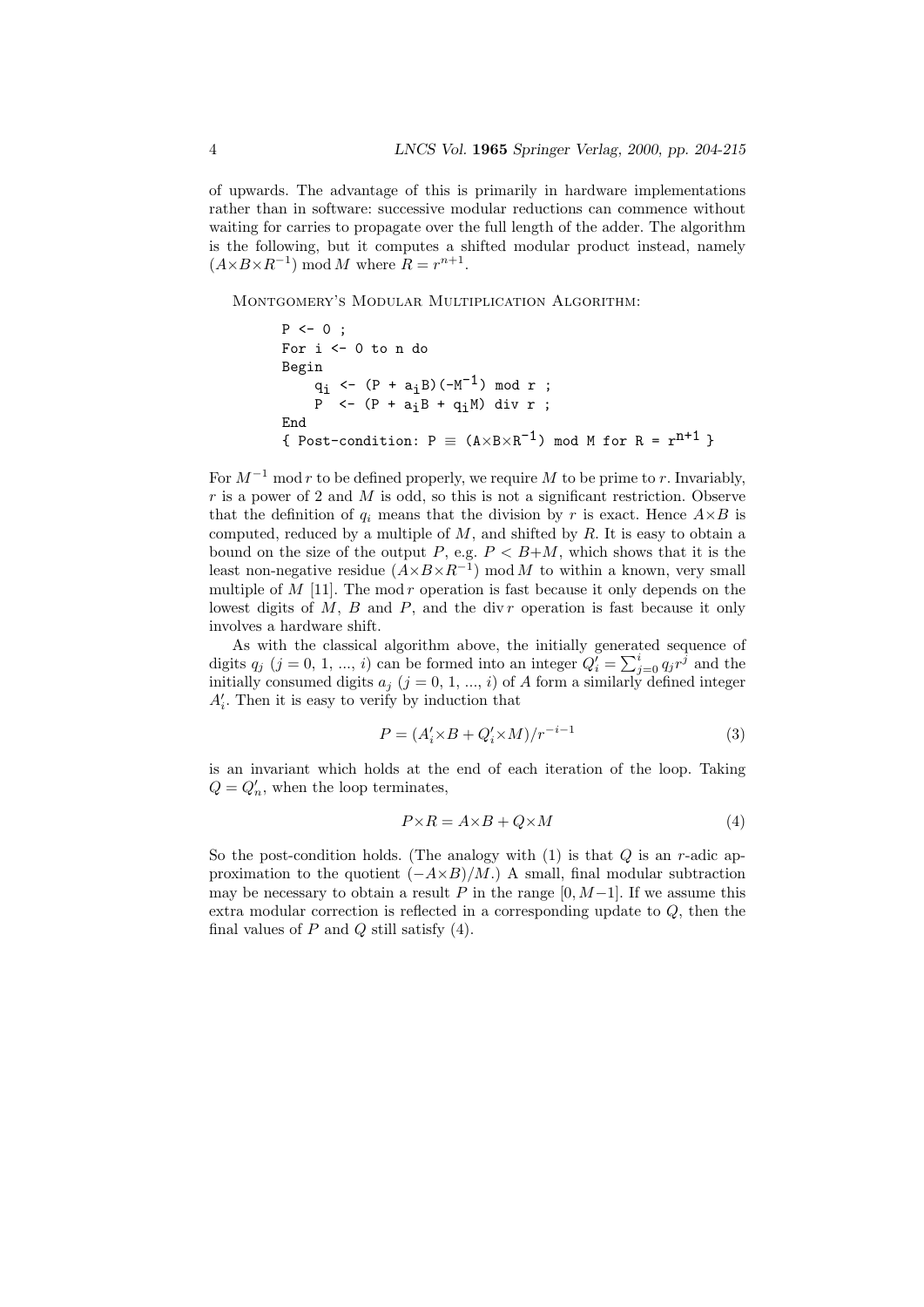## 3 A Simple Check for Soft Errors

A standard choice, [5]  $\S7$ , for a checker function f in integer arithmetic is

$$
f(A) = A \bmod D \tag{5}
$$

where  $D > 1$  is a suitable small number prime to at least  $2r$ , such as 15. This function is easily computed but fails to commute with the arithmetic operations of modular arithmetic. Ideally, for the arithmetic operation  $\otimes$  which we wish to check, what is needed is a function f from integers  $mod M$  to integers  $mod D$ with the property

$$
f(A \otimes B) = f(A) \otimes f(B)
$$

for residues  $A$  and  $B$  in the ring of integers mod  $M$ . However (5) fails to have this property unless  $D$  divides  $M$ . The solution is to go back to the non-modular integers that the machine uses for its representation and take into account the modular subtractions made by the system. So, if  $P$  is the integer representing the result of the calculation of  $A \otimes B$  during which Q subtractions of M are made, then

$$
P = A \otimes B - Q \times M \tag{6}
$$

The function  $f$  of (5) can be applied to this integer relation to obtain that

$$
f(P) = f(A) \otimes f(B) - f(Q) \times f(M) \tag{7}
$$

holds mod D if all the calculations involved have been performed correctly.

This applies to any modular arithmetic operation ⊗ from addition to exponentiation and, in particular, to modular multiplication. From here on we will interpret  $\otimes$  as the particular modular multiplication operation of interest to us. <sup>1</sup> So (6) translates into (1) or (4). These equations re-phrase the output of the multiplication process entirely in terms of non-modular arithmetic operations and, as stated, enable the checker function  $f$  to be applied. Then the main property (7) to check becomes, respectively,

$$
f(P) \equiv f(A) \times f(B) - f(Q) \times f(M) \mod D \tag{8}
$$

or

$$
f(P) \times f(R) \equiv f(A) \times f(B) + f(Q) \times f(M) \mod D \tag{9}
$$

A difference between the left and right sides guarantees an error somewhere (although perhaps in computing f rather than  $\otimes$ ) and, conversely, we will see that agreement is rare when the computation of  $A \otimes B$  does contain an error.

 $<sup>1</sup>$  In "Method and apparatus for protecting public key schemes from timing and fault</sup> attacks" (US patent 5,991,415, Nov 23, 1999), Adi Shamir recommends obtaining and checking  $A^e \mod M$  by computing  $A^e \mod MD$  first, reducing this mod M for the result, and reducing it mod D to check against  $(A \mod D)^e$ . This avoids computing  $Q \mod D$ . Similarly, any operation might be performed mod  $MD$  and then reduced mod  $M$  for the result and mod  $D$  for the check.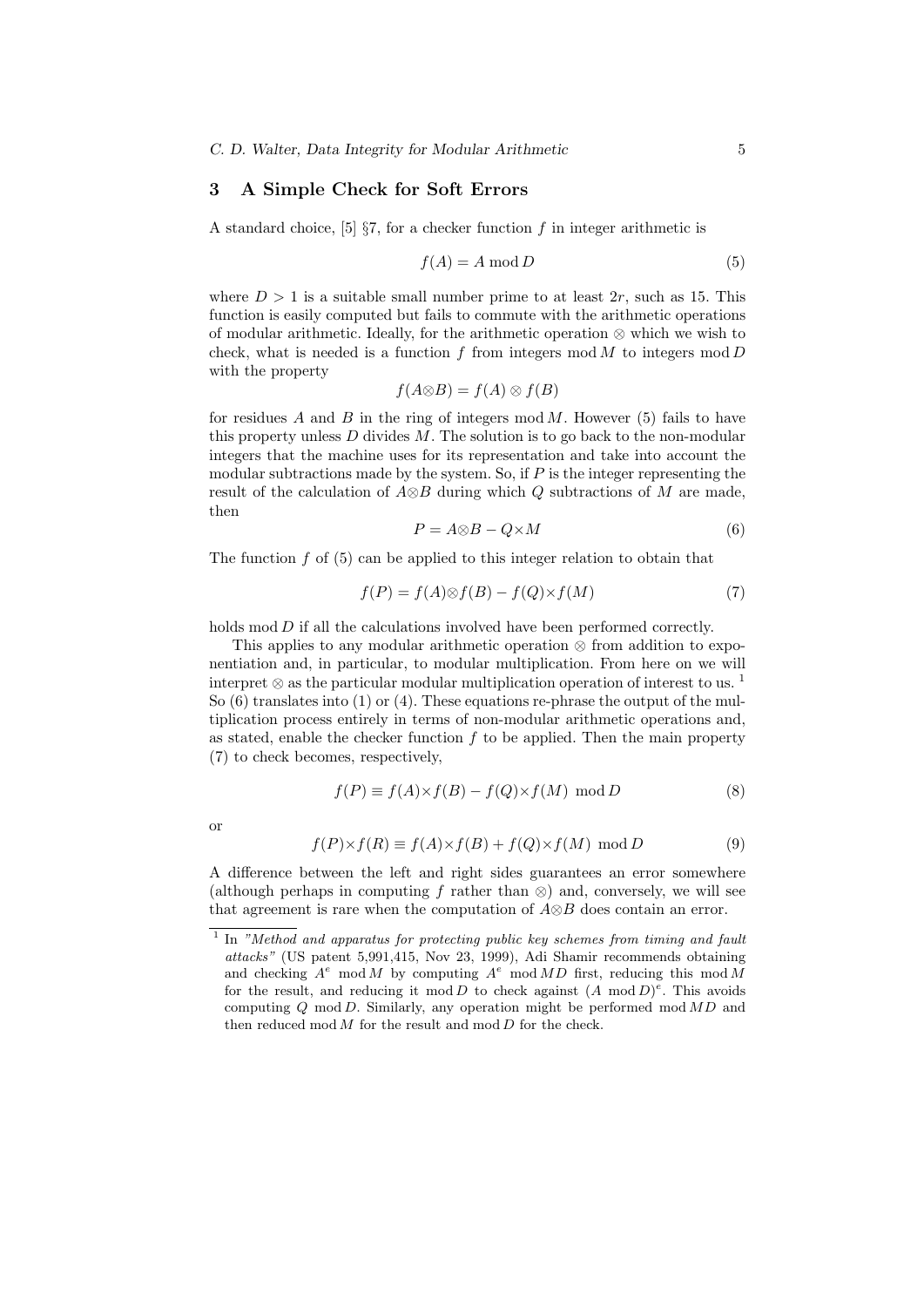## 4 The Choice of Modulus D

What is the best choice for  $D$ ? The smaller  $D$  is, the cheaper and easier it is to compute the function  $f = f_D$ . However, we need to analyse the different possible faults to see how large  $D$  has to be to give the required degree of confidence in the correctness of the calculations. It turns out that almost all the hardware can be protected against a single fault with a very reasonable value for D.

To deal with register stuck-at faults, D should divide by a prime which does not divide 2r. For most number representations likely to be used, any single bit error in the input to f changes that input by a number of the form  $2^{i}r^{j}$ . So, by the divisibility condition, this will be reflected in a different output value for  $f$ . Suppose the stuck-at fault is in register  $P$  and that register is written to, but not read from, during the multiplication. Then the left side of (7) will be incorrect when the faulty bit is stuck at the wrong value. So it will differ from the correct value computed for the right side. Hence this fault will be caught whenever it occurs, which will be in 50% of all cases on average. Of course, once an error is read from P, errors will start propagating further.

A similar argument applies to register M when it has a stuck-at fault. However, in this case all multiplications in an exponentiation are done correctly if the bit is stuck at the value which  $M$  should have, or they are all incorrect if the bit is stuck at the wrong value. Since  $f(Q)$  will be 0 in  $1/D$  of all cases, the equation (7) will not detect an error every time one occurs. However, over a single exponentiation which involves at least several multiplications,  $f(Q)$  is unlikely always to be 0. So, if every multiplication is checked, the error should eventually be detected during the exponentiation, providing the calculation of  $f(M)$  is based on the value of M kept in memory rather than the value in the faulty register used by  $M$  during the modular multiplication. Indeed, the possibility of errors in copying from and writing to memory illustrates the benefit of storing the checker function value with the number itself, in the same way as a parity bit.

Most registers used by a modular multiplication, apart from that holding  $M$ , will be both written to and updated a number of times, resulting in a propagation of errors. One might reasonably assume that this leads to the values on the left and right sides of (7) being essentially independent, so that  $1-D^{-1}$  of all errors in multiplications are detected. (The undetected cases arise from the value in error being multiplied by 0.) Consequently, virtually all incorrect exponentiations will be detected, especially if each multiplication is checked, and permanent faults will be detected with greater probability than transient faults because more checks may contain the error.

A similar argument applies for faults in the combinational logic of a digit slice of an adder used to perform (2) or the equivalent step in Montgomery's method. The adder has three inputs, of which  $B$  and  $M$  are scaled by a digit and  $B$  may have a redundant form. At the level of the *j*th digit slice, the equation for the classical algorithm is

$$
p_j + r \times c_{out} \leftarrow p_{j-1} + a_i \times b_j - q_i \times m_j + c_{in} \tag{10}
$$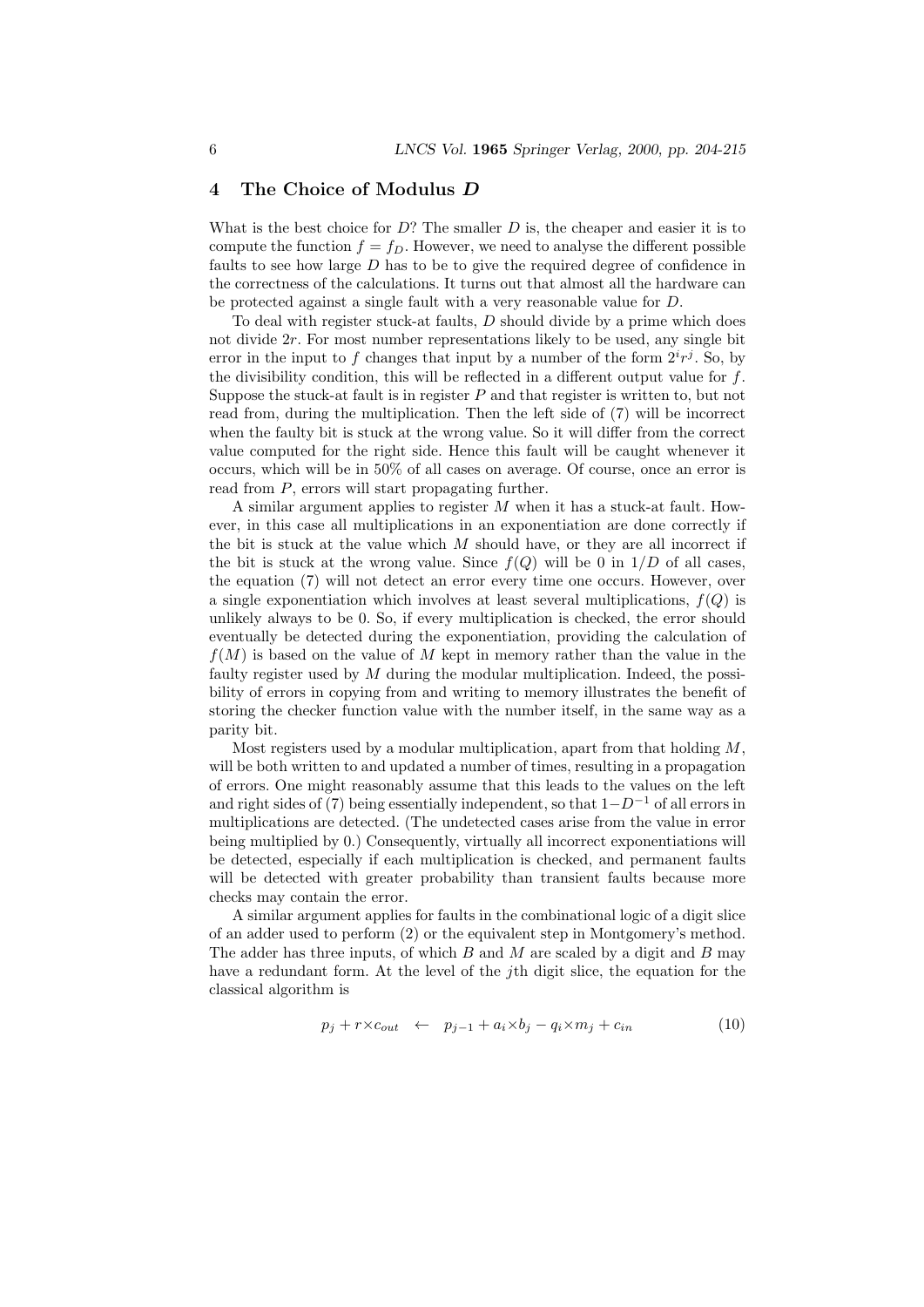where  $c_{in}$  and  $c_{out}$  are carries from/to neighbouring slices and  $b_j$  and  $q_j$  may have redundant forms. Hardware for computing this may be repeated for every digit, or instead there will be a digit multiplier and adder which is reused for each digit position. For convenience, let us ignore the negative sign and assume all quantities are positive. (In practice there is a borrow to achieve this.) Typically the non-redundant digits might be bounded above by  $r-1$ , the redundant digits by  $2r-1$  and the carry by  $4r-2$ . Then the expression on the right is bounded above by  $4r^2-r-1$ , which splits into a non-redundant digit of P and a carry still bounded by  $4r-2$ . Thus each line into, or out of, the combinational logic of the *j*th digit slice typically represents a value  $dr<sup>j</sup>$  where d is a small power of 2 equal to, or less than,  $2r^2$ . Then summing the output values for all lines will give a total bounded above by  $4r^2-1$ . In this case, any error within the slice will make an absolute difference to the output also of the form  $dr<sup>j</sup>$  where now  $d < 4r^2$ . Our desire is that any such difference should make a non-zero change to  $f(P)$ , i.e. the change should not be divisible by D. Thus any D larger than and prime to  $4r^2$  is acceptable as it will detect all such single errors. In general, whatever the circuitry and bounds on the digit values, any value larger than the sum of all digit slice output lines would do for  $D$ . If some output values  $d$  cannot arise without multiple errors, a smaller choice for D might well be possible. All such possible values of d can easily be determined from the circuit design before fabrication, and the tendency will be for  $d$  to be a multiple of 2 times a small odd number.

The digit slice error may propagate in two ways, depending on whether it is transient or not. With a permanent fault, a substantial proportion of the addition cycles are likely to be affected in the same way. As RSA multiplications contain many addition cycles,  $f(P)$  is most likely to change in a way which makes the differences between correct and incorrect values uniformly distributed mod D, even although they may all be multiples of the above d. Then the checker function will detect all but  $1/D$  of the errors which occur. However, with a transient fault, the difference between the correct and computed values of  $P$  is shifted up or down by a power of  $r$  on each iteration. So its initial primeness to  $D$  is preserved. Eventually the error may affect the value of Q, but there will be a compensating deduction of a multiple of M from P which will not obscure the difference between the values of the left and right sides of (7). So such errors should always be spotted.

The rest of the combinational logic includes counters, clocks, control circuitry, etc. These subcircuits take less area than the multiplier or digit slices and could mostly be checked by duplication. However, errors there will tend to have a random effect on the outputs, yielding approximately a  $1/D$  probability of the residue check falsely approving an incorrect calculation. Hence employing a large  $D$  could be an alternative to duplicating such hardware. The main exception is the exponentiation circuitry. Although this controls the sequence of multiplications and so cannot affect the truth of (7), it is usually implemented in software. So this remains unchecked because f only checks hardware arithmetic operations.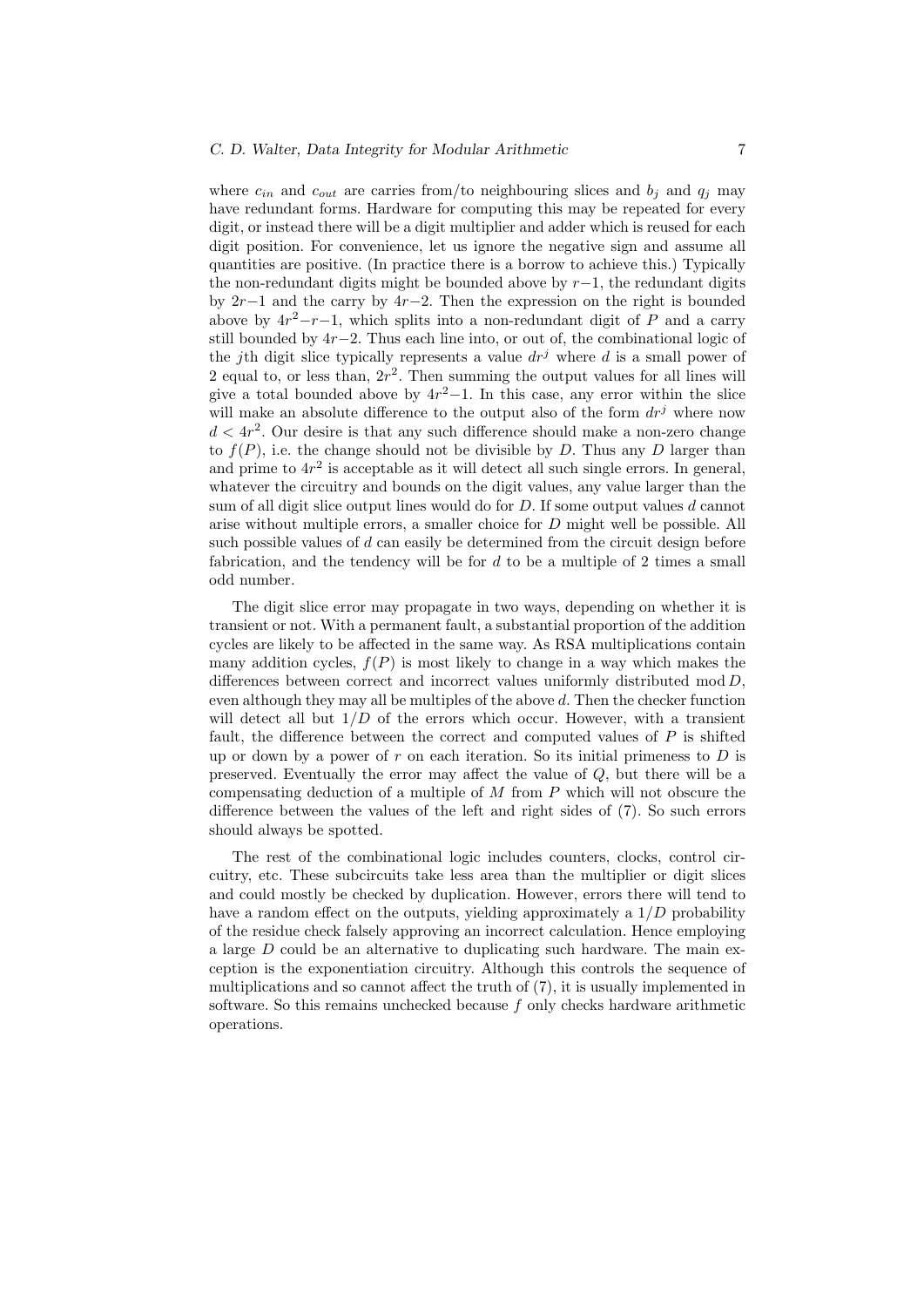Finally, there may be specialised hardware for computing digits of Q. In most cases an error in a digit of Q will either lead to overflow/underflow because after several more iterations during which  $P$  is shifted,  $P$  will grow too large or become negative. Alternatively, the self-correcting nature of the choice of  $q_i$ will successfully compensate for the error. Either way, the possibility of overor under- flow must be monitored because the equation (7) will not detect such errors: the compensating multiple of  $M$  will re-adjust the equation so that it still holds. So a final range check on P might not come amiss.

In summary, most of the hardware is protected against transient and permanent faults by the checker function. When typical redundant representations are used, errors are detected except in at most  $1/D$  of cases if we are allowed to choose  $D > 4r^2$  and prime to 2r. For compatibility with the hardware multiplier, it is clearly advantageous to keep  $D < r$ , which is the built-in size of all nonredundant digits. The arguments above suggest that taking a large  $D < r$  with some large prime factors would achieve most or even all of our requirements, its only disadvantage being to limit the probability of detecting some errors. This is efficiently held as a single digit, so we will assume such a choice is made for D. Other alternatives might be to pick a large two-digit  $D$ , i.e. one which is less than  $r^2$ , or even to use two co-prime values of D, each just less than r. This might be preferred for very small  $r$  (such as 2) to retain good detection rates.

## 5 Time and Area Costs for Checking

The choice of D has implications for the cost of computing  $f$ . However, since the processor cycle time is probably determined by the multiplier, it is likely that digit sums and digit products are computed in essentially the same time. We will assume  $r$  is a power of 2 and look at two possibilities.

First, suppose D is a divisor of  $2<sup>s</sup>\pm 1$  for some s. This is the standard situation analogous to the case of checking divisibility of a decimal number by 3, 9 or 11. Suppose A has a standard, non-redundant, binary representation. Then computing  $f(A)$  simply requires computing the (possibly alternating) sum of s-bit digits of A (and perhaps repeating this on the result) and then reducing the result mod D. An obvious choice here is  $D = r-1$ , for which the digits of A are summed. The result for typical RSA implementations will be a two digit number whose digits are then themselves summed. If the result overflows one digit,  $D$  is subtracted by adding 1 to the lower digit to yield a single digit for  $f(A)$  after  $n+2$  additions overall. Without adding extra, dedicated hardware, taking  $D = r-1$  is arguably the most economic solution. If A has a redundant representation, the extra bits must be added into the calculation in the same way, and this may double the number of additions required to obtain  $f(A)$ .

In general, computing  $f(A)$  for some argument A can be performed iteratively from the most significant end using

$$
f(A_i) = (f(A_{i+1}) \times f(r) + a_i) \bmod D \tag{11}
$$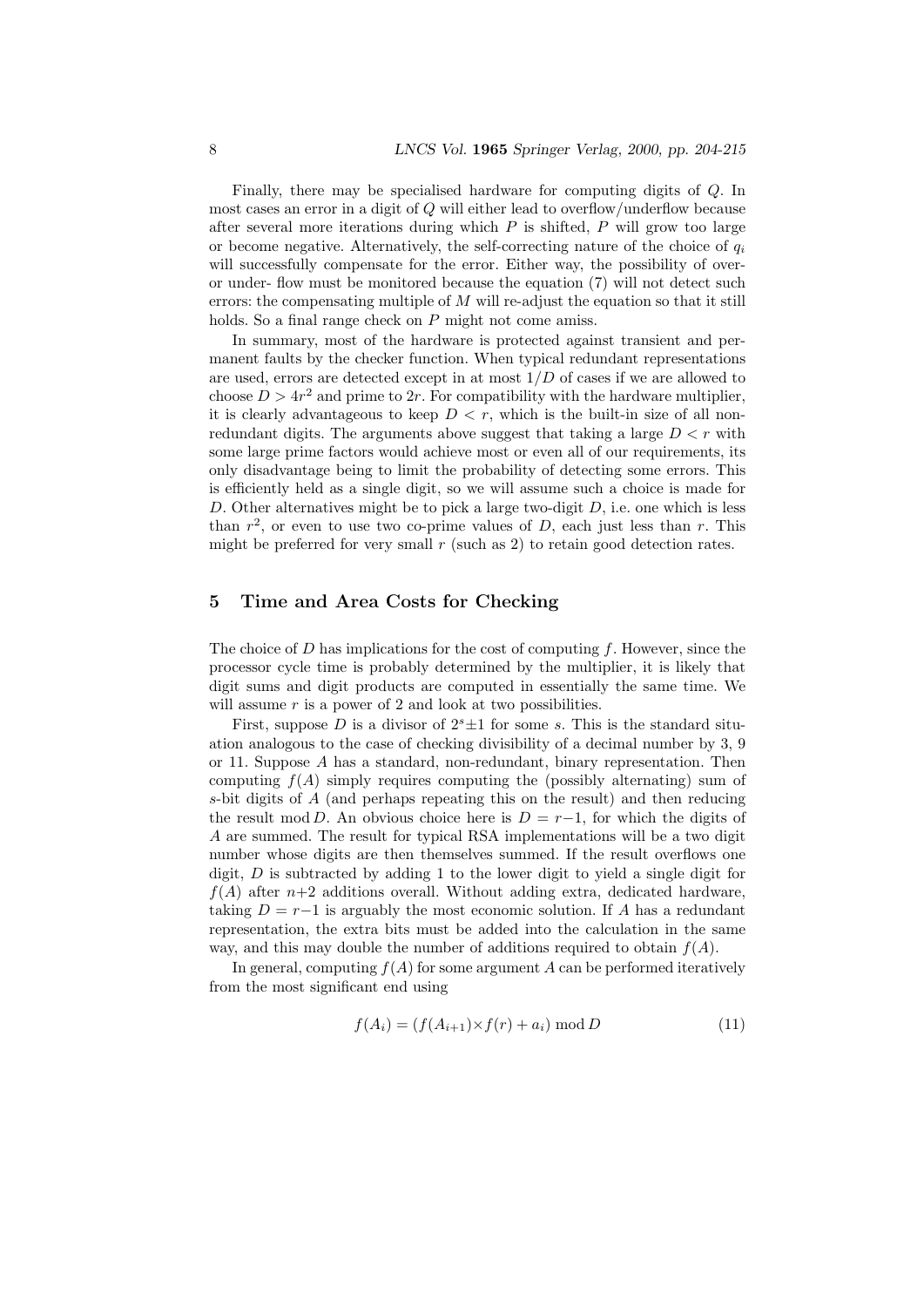and  $f(A_{n+1}) = f(0) = 0$ , or computed similarly from the least significant end using  $f(r^{-1})$ . For the above choice of  $D = r-1$ , we have  $f(r) = \pm 1$  so that the multiplication is avoided.

Alternatively to this choice, suppose a large  $D \le r$  is chosen for which  $f(r)$  or  $f(r^{-1})$ , as appropriate, is small. Prime choices for D might be r-16±1 for r =  $2^{16}$  or  $r-5$  for  $r = 2^{32}$ . Assume, in fact, that  $f(r)^2(f(r)+1) < r$ . By leaving most of the reduction mod D in (11) to the end, we can obtain  $f(A_i) < (f(r)+2)r$  for each i by expressing  $f(A_i) = m_i r + l_i$  as a two digit number, where  $m_i \leq f(r)+1$ and computing  $f(A_i) = m_{i+1} \times f(r)^2 + l_{i+1} \times f(r) + a_i$  instead. This converges and yields  $f(A) \equiv m_0 \times f(r) + l_0 < 2D$  if D is large enough, so that one more subtraction of D gives  $f(A)$ . The cost of computing f therefore amounts to  $2n+2$ digit multiply-accumulate operations in this case.

In the context of RSA,  $f(M)$  need only be calculated once for a given modulus. Besides this and the exponent, the only other input to an exponentiation is the initial text T for which  $f(T)$  must be calculated. Thereafter, for each multiplication, only the check values for the outputs need to be calculated, namely  $f(P)$  and  $f(Q)$ . For the more expensive of above choices, this adds  $4n + 4$  digit multiply-accumulate operations to the  $2n^2$  required for a full length modular multiplication using (10). A further 3, resp. 4, such operations are required to check (7) via equations (8) and (9) respectively. So adding the checker function should be equivalent to adding at most 1 to the number of digits in  $M$ . By including another multiplier in an array of multipliers [11], [6], or extra cycles when there is a single multiplier, the cost can normally be spread over time and area so that both the time and area formulae reflect the increase in  $n$  by at most 1.

Finally, for very small values of r, such as  $r = 2$  or 4, RSA hardware implementing  $(10)$  consists of a full length adder and no multiplier. Then a D of the order  $4r^2$  is more appropriate than  $D = r-1$ . Computing  $f(A)$  is straightforward using only additions so that the clock speed is maintained, but more digit additions are required. So, the work resulting from including the checker function corresponds to adding several more digits to  $n$ . However, as  $n$  is also greater, the proportion of extra work is not increased. It is in fact dependent on the size of  $D$  and how well it matches the digit base  $r$ .

#### 6 Recovering from Transient Errors

When an error is detected, it may be unwise to continue computations since an attack on the system may be in progress. The checker function can indeed be used to defeat some attacks which operate by inducing transient errors. However, we will assume the system wishes recomputation to be performed. If errors are rare enough it is reasonable to cancel the exponentiation and just start again. This requires a single extra buffer for storing the original text  $T$  until the encryption/decryption has been approved. If the checking needs to be done on every multiplication, then, for most exponentiation schemes, it is the output of the previous multiplication which forms the only new argument to the multiplica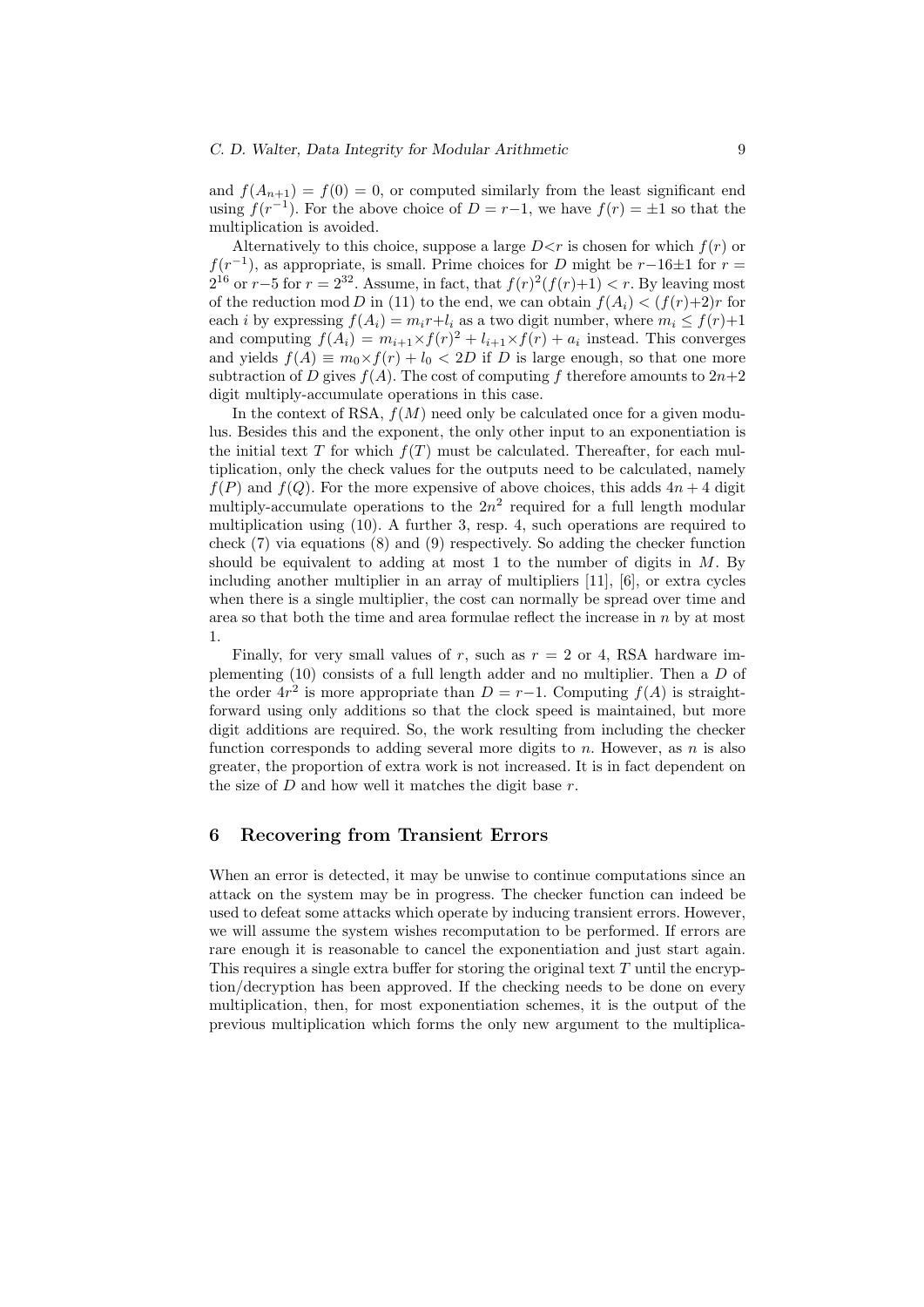tion which is in error. Thus, again, a single input needs to be buffered until the check is complete.

Since  $f(Q)$  can be computed digit serially as its digits are generated, any error can be detected immediately  $f(P)$  becomes available. With such large numbers,  $f(P)$  would normally also be computed digit serially and is therefore not available until some time after  $P$ , unless  $P$  is also generated digit serially.

Suppose the modular multiplier uses redundancy to allow parallel digit operations on an array of multipliers and one modular multiplication starts immediately upon termination of the previous one. This is the classical model described by E. Brickell [4]. Now  $f(P)$  can be computed using (11) and the check (7) just completed in the time to set up and perform the next modular multiplication. When an error is discovered, two modular multiplications must be discarded, namely the current one and the previous one for which the test has just detected an error. So, by buffering the new input of the current and previous modular multiplications so that such steps can be repeated when necessary, the exponentiation can proceed and be checked with a time penalty equivalent to  $2k+1$ extra modular multiplications where  $k$  is the number of multiplications containing detected errors. On average, one would expect  $k$  to be very close to 0.

More recently, systolic and linear arrays have been combined with Montgomery's algorithm to provide modular multipliers [11], [6]. These avoid some of the drawbacks of the standard design, such as redundancy and digit broadcasting which have time and area penalties. So a slightly faster clock is possible. The arrays operate with digit serial I/O to the multiplier array and, by performing two streams of multiplications in parallel, can have the same throughput in terms of clock cycles despite the inherent problem of only being able to use cells on every alternate cycle. A single multiplication produces one digit only every other cycle, resulting in just over  $4n$  time slots between the first digit input and last digit output. Now  $f(P)$  can be computed as the digits of P are generated and the correctness check made within a single clock cycle of P being produced. In the case of the linear systolic array, it suffices to buffer the new inputs of the four multiplications currently in progress in the multiplier (one starting and one finishing in each of two interleaved streams) so that the ones just finishing can be recomputed if necessary. The buffers might even be shared between the two streams if the probability of a double error were sufficiently small.

Thus, in addition to the cost for detecting errors, the occurrence of random encryption/decryption errors can be corrected by recomputation with an area cost of only several full length buffers (the precise number being dependent on the implementation), and a time penalty of  $2k+1$  extra modular multiplications where k is the number of detected errors. For the smallest radix,  $r = 2$ , the extra registers may easily double the total hardware area, but as  $r$  increases the proportion devoted to registers falls and the relative cost diminishes. However, this solution is still a much cheaper alternative than voting between three copies of the hardware, or using backup registers to enable re-computation when two copies of the hardware fail to agree.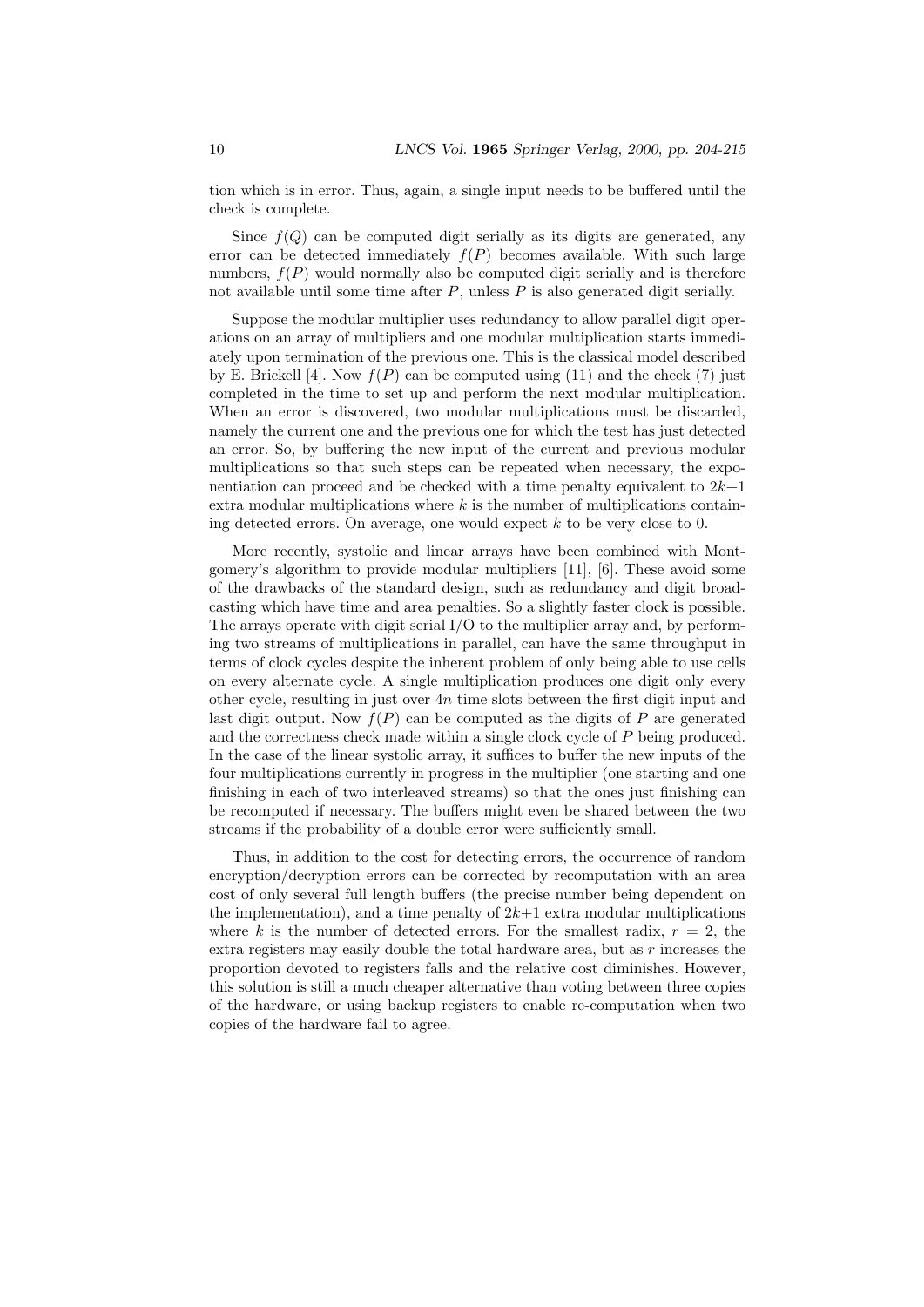#### 7 Permanent Faults

We have now treated transient errors and seen how most of these can be successfully recognised and recovered from. Finally, permanent errors need consideration. Most design or fabrication faults should be caught during comprehensive production testing [10], but this is expensive and shortcuts are bound to lead to faulty products being delivered. Ideally, as a minimum, every combination of inputs should be tested (i) for every digit slice and (ii) for the computation of  $q_i$ . However, as the modulus  $M$  is not usually changed very frequently, some errors in the hardware logic may not surface at testing nor even occur during the chip's life.

Whilst the major test of correct encryption is that decryption does not yield rubbish, in RSA one key is always kept private so that such a test for a specific modulus may be denied. Thus, as encrypted text is indistinguishable from rubbish, some kind of on-board checking of output is desirable before destroying the plain text input.

The arguments already presented for detecting transient errors apply almost equally well to detecting permanent faults: the two are indistinguishable if the hardware at fault is only operated once. But, in general, we have already seen that repeated faults will cause  $(7)$  to detect all but at most  $1/D$  of arithmetic and some other errors, but that logical errors in the computation of  $q_i$  are not discovered since both  $P$  and  $Q$  are affected equally. In particular, our experience of building previous chips suggests that the final adjustment to the last digit of Q which puts P into the interval  $[0, M - 1]$  is the most frequent cause of undetected errors, especially for  $P$  near a multiple of  $M$ . Such logical errors can be very infrequent. However, it is the correctness of the modular arithmetic which is the subject of this article. Such errors tend to keep recurring because the faulty hardware is either reused with the same values for every exponentiation or it is part of a digit operation which is executed a very large number of times with effectively random data. Hence they will almost certainly be detected.

Correction after transient errors is obtained simply by running the same hardware again with the identical inputs. Of course, this is useless for permanent errors. Instead, with the usual assumption that the errors are rare, rather than use alternative hardware which may contain the same design errors, the inputs can be modified in an attempt to avoid the errors.

An error with a particular digit slice might be avoided by a simple shift:  $T^e \mod M$  is computed via  $T^e \mod rM$ , so that the combination of bits which cause the error might be avoided. This just requires a slight modification to the hardware or software which makes the final modular correction to bring the output of the modular multiplier into the correct range  $[0, M-1]$ . A bigger shift might avoid the use of the faulty digit slice entirely. Of course, this form of adjustment is not an option when Montgomery's method is used since the new modulus must stay prime to  $r$ , nor will it work if the same hardware is used for every digit position. Then, or if the problem is with the most or least significant digits of  $M$ , a similar solution of computing  $T<sup>e</sup>$  mod dM for a digit d prime to  $r$  may succeed. Other inputs than  $M$  to the digit operations all vary